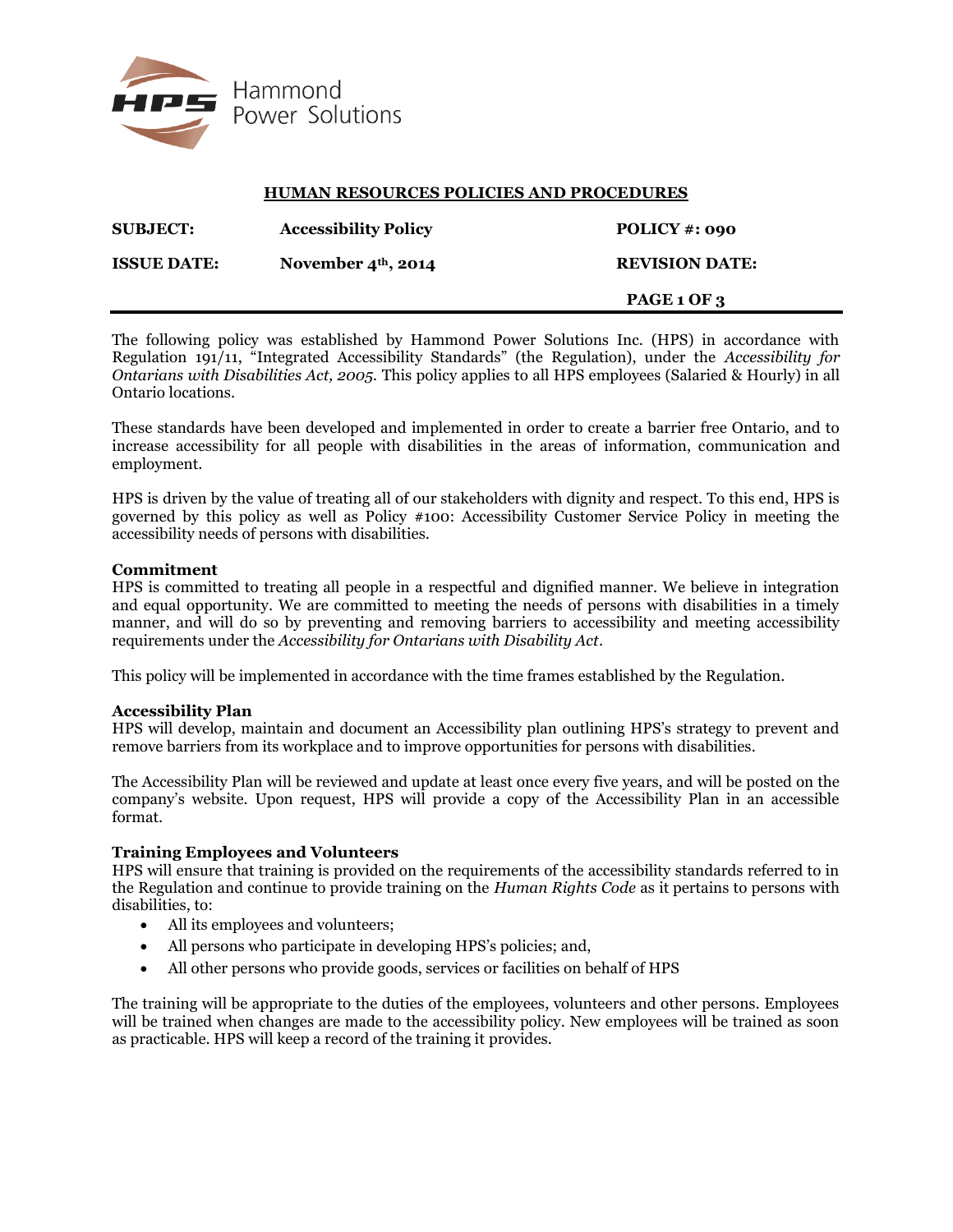**ISSUE DATE: November 4, 2014 REVISION DATE:**

 **Page 2 of 3**

## **INFORMATION AND COMMUNICATIONS STANDARDS**

#### **Feedback**

HPS will continue to ensure that its process for receiving and responding to feedback is accessible to persons with disabilities by providing, or arranging for the provision of, accessible formats and communications supports upon request.

## **Accessible Formats and Communication Supports**

Upon request, HPS will provide or will arrange for the provision of accessible formats and communication supports for persons with disabilities in a timely manner that takes into account the person's accessibility needs due to a disability.

HPS will consult with the person making the request in determining the suitability of an accessible format or communication support.

#### **Accessible websites and web content**

HPS will ensure that our Internet websites, including web content conform to the World Wide Web Consortium Web Content Accessibility Guidelines (WCAG) 2.0 at Level AA, except where this is impracticable.

#### **EMPLOYMENT STANDARDS**

#### **Recruitment**

HPS will notify its employees and the public about the availability of accommodation for applicants with disabilities in its recruitment process.

HPS will notify job applicants, when they are individually selected to participate in an assessment or selection process that accommodations are available upon request in relation to the materials or processes to be used.

If a selected applicant requests an accommodation, HPS will consult with the applicant and provide or arrange for the provision of a suitable accommodation in a manner that takes into account the applicant's accessibility needs due to disability.

HPS will, when making offers of employment, notify the successful applicants of its policies for accommodating employees with disabilities

## **Informing employees of supports**

HPS will inform its employees of our policies used to support our employees with disabilities, including, but not limited to, policies on the provision of job accommodations that take into account an employee's accessibility needs due to disability. This information will be provided to all new employees as soon as practicable after commencing employment. As changes are made to any policies relating to job accommodations, HPS will communicate the changes to all employees.

# **Accessible formats and communication supports for employees**

Upon the request of an employee with a disability HPS will consult with the employee to provide or arrange for the provision of accessible formats and communication supports for information that is needed in order to perform his or her job that is generally available to other employees. HPS will consult with the employee making the request in determining the suitability of an accessible format or communication support.